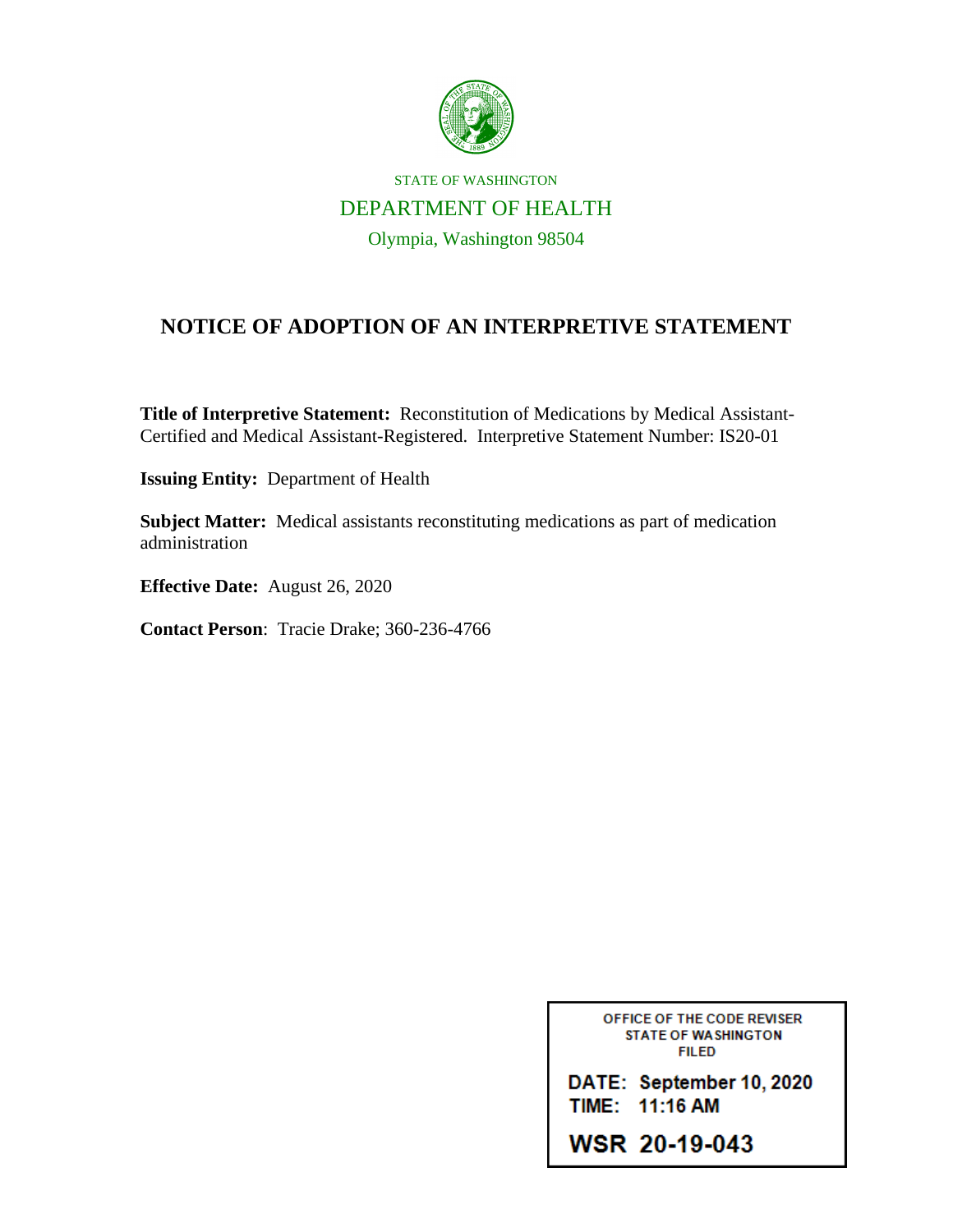## Department of Health Health Systems Quality Assurance Office of Health Professions

## **Interpretive Statement**

*Revised – 10/18/11*

| Title:                 | Reconstitution of Medications by Medical<br><b>Assistant-Certified and Medical Assistant</b><br>Registered | Number: IS20-01 |
|------------------------|------------------------------------------------------------------------------------------------------------|-----------------|
| References:            | <b>RCW 18.360.050</b><br>RCW 18.360.010<br>RCW 18.360.060<br>WAC 246-827-0240                              |                 |
| Contact:               | Tracie Drake, Program Manager                                                                              |                 |
| Phone:                 | 360-236-4766                                                                                               |                 |
| Email:                 | Tracie.Drake@doh.wa.gov                                                                                    |                 |
| <b>Effective Date:</b> | August 26, 2020                                                                                            |                 |
| Supersedes:            | Not applicable                                                                                             |                 |
| Approved By:           | Kristin Peterson, HSQA Assistant Secretary                                                                 |                 |

A medical assistant-certified (MA-C) and a medical assistant-registered (MA-R) may administer certain medications as provided in their scope of practice under [RCW 18.360.050](https://app.leg.wa.gov/RCW/default.aspx?cite=18.360.050) when appropriately delegated and supervised by a health care practitioner. The Department of Health (department) interprets the definition of "administer" in [RCW 18.360.010](https://app.leg.wa.gov/RCW/default.aspx?cite=18.360.010) to include the reconstitution of medication, including vaccines, according to the manufacturer's directions, prior to its application to the patient. Any reconstitution of medications must be for a specific patient and must meet the delegation requirements provided in [RCW 18.360.060](https://app.leg.wa.gov/RCW/default.aspx?cite=18.360.060) and supervision requirements in [RCW 18.360.010\(11\).](https://app.leg.wa.gov/RCW/default.aspx?cite=18.360.010)

The department recognizes that MA-Cs and MA-Rs across the state are currently reconstituting medications as a part of medication administration. The most common use of reconstitution is for vaccine administration.

The scope of practice of an MA-C and an MA-R includes the administration of medications under the supervision of a licensed physician, osteopathic physician and surgeon, podiatric physician and surgeon, registered nurse or advanced registered nurse practitioner, naturopathic physician, physician assistant, or an optometrist, acting within the scope of his or her license. See RCW 18.360.050(1); RCW 18.360.050(4). [RCW 18.360.010](https://app.leg.wa.gov/RCW/default.aspx?cite=18.360.010) defines administer as: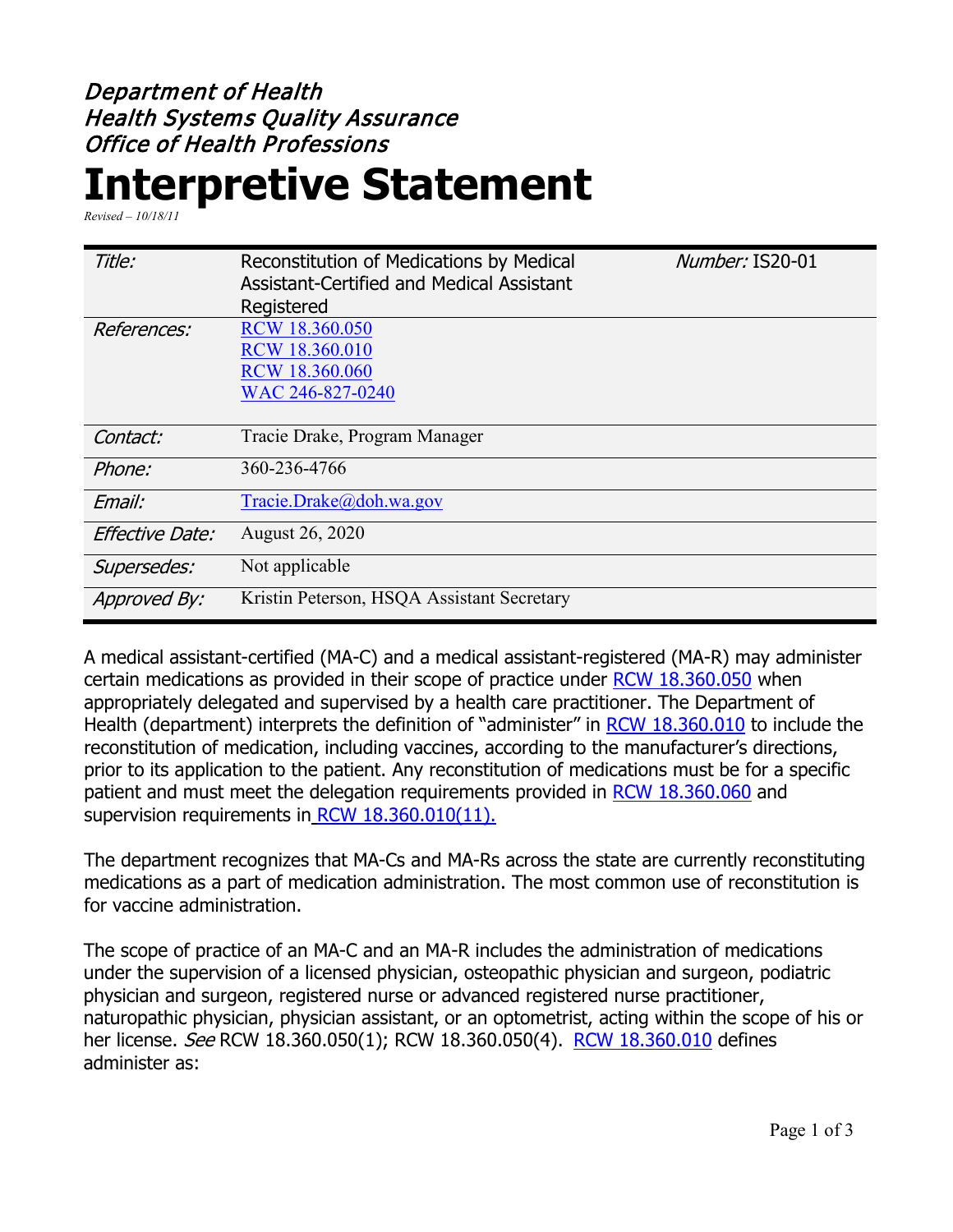(1) "Administer" means the retrieval of medication, and its application to a patient, as authorized in RCW [18.360.050.](http://app.leg.wa.gov/RCW/default.aspx?cite=18.360.050)

Any medication administration must meet the delegation requirements of [RCW 18.360.060,](https://app.leg.wa.gov/RCW/default.aspx?cite=18.360.060) which requires the following determinations for delegation:

(1) Prior to delegation of any of the functions in RCW [18.360.050,](http://app.leg.wa.gov/RCW/default.aspx?cite=18.360.050) a health care practitioner shall determine to the best of his or her ability each of the following: (a) That the task is within that health care practitioner's scope of licensure or authority;

(b) That the task is indicated for the patient;

(c) The appropriate level of supervision;

(d) That no law prohibits the delegation;

(e) That the person to whom the task will be delegated is competent to perform that task; and

(f) That the task itself is one that should be appropriately delegated when considering the following factors:

(i) That the task can be performed without requiring the exercise of judgment based on clinical knowledge;

(ii) That results of the task are reasonably predictable;

(iii) That the task can be performed without a need for complex observations or critical decisions;

(iv) That the task can be performed without repeated clinical assessments; and (v)(A) For a medical assistant other than a medical assistant-hemodialysis technician, that the task, if performed improperly, would not present lifethreatening consequences or the danger of immediate and serious harm to the patient; and

…

(2) Nothing in this section prohibits the use of protocols that do not involve clinical judgment and do not involve the administration of medications, other than vaccines.

[WAC 246-827-0240](https://apps.leg.wa.gov/WAC/default.aspx?cite=246-827-0240) further provides direction for delegation of administration of medications by an MA-C.

The department takes the position that "retrieval" and "application," as used in the definition of "administer" in  $RCW$  18.360.010(1), encompasses the predicate step of reconstituting the medication being applied. This reconstitution must be in accordance with manufacturer directions and in a manner that meets the requirements of [RCW 18.360.060](https://app.leg.wa.gov/RCW/default.aspx?cite=18.360.060) and [WAC 246-](https://apps.leg.wa.gov/WAC/default.aspx?cite=246-827-0240) [827-0240.](https://apps.leg.wa.gov/WAC/default.aspx?cite=246-827-0240)

The task of medication administration under the scope of practice of an MA-C or an MA-R should include the reconstitution of that medication, as long as the reconstitution meets the requirements of [RCW 18.360.060.](https://app.leg.wa.gov/RCW/default.aspx?cite=18.360.060) The delegating health care practitioner must ensure that the MA-C or MA-R is reconstituting the medications according to the manufacturer's directions. The MA-C or MA-R must have the training, knowledge, skills, and abilities (competency) to